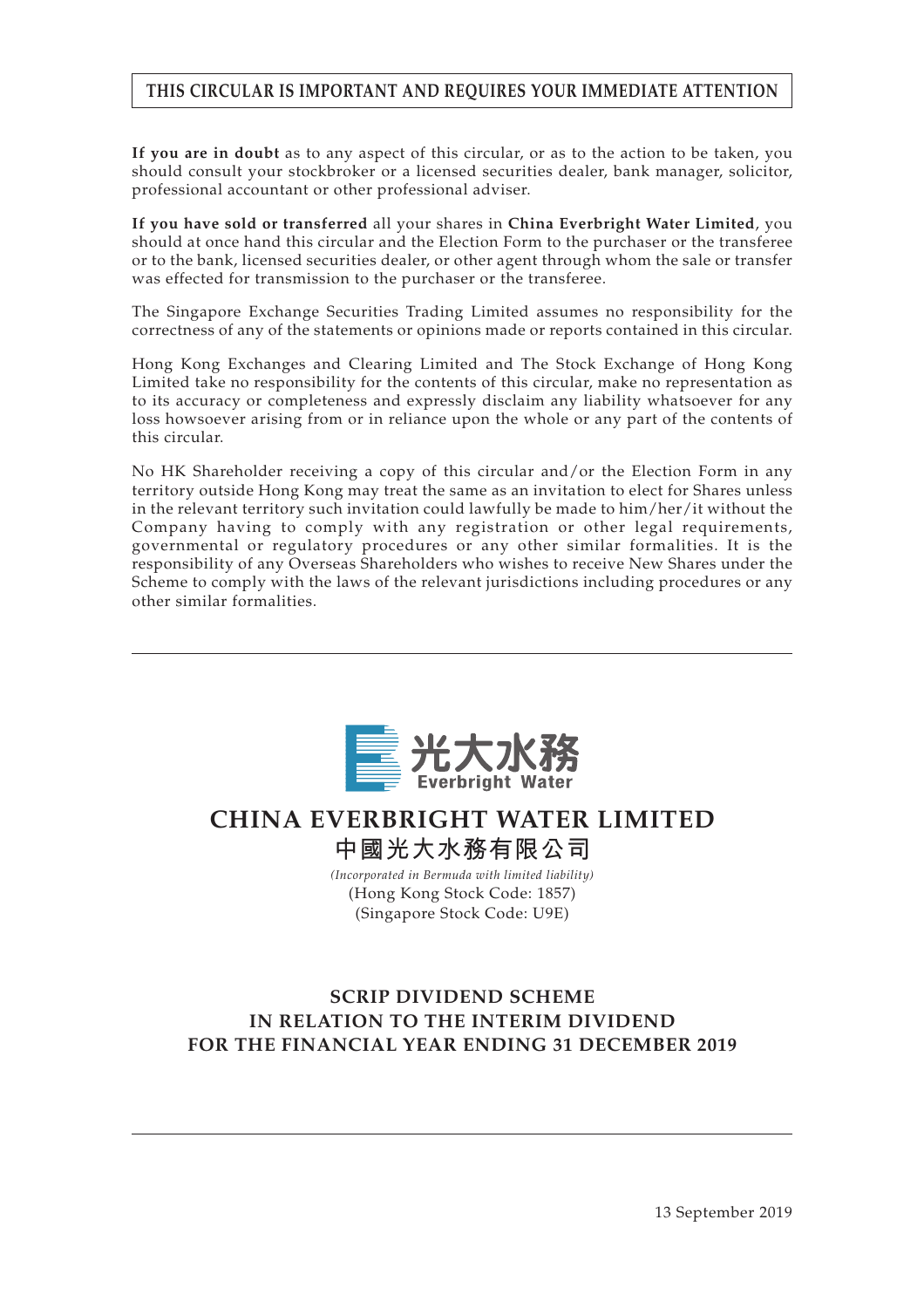*In this circular, the following expressions have the following meanings unless the context requires otherwise:*

| "Board"                             | the board of Directors                                                                                                                                                                                                                                                    |
|-------------------------------------|---------------------------------------------------------------------------------------------------------------------------------------------------------------------------------------------------------------------------------------------------------------------------|
| "CCASS"                             | the Central Clearing and Settlement System<br>established and operated by Hong Kong Securities<br>Clearing Company Limited                                                                                                                                                |
| "CCASS Operational<br>Procedures"   | the operational procedures of Hong Kong Securities<br>Clearing Company Limited in relation to CCASS,<br>containing the practices, procedures<br>and<br>administrative requirements relating to the<br>operations and functions of CCASS, as from time to<br>time in force |
| "Company"                           | China Everbright Water Limited (中國光大水務有限公<br>司), an exempted company incorporated in Bermuda<br>with limited liability, the Shares of which are listed on<br>the SGX-ST Main Board and the Main Board of the<br><b>SEHK</b>                                               |
| "Depository Register"               | has the meaning ascribed to it in the SFA                                                                                                                                                                                                                                 |
| "Directors"                         | directors of the Company                                                                                                                                                                                                                                                  |
|                                     |                                                                                                                                                                                                                                                                           |
| "Election Form"                     | the form of election for use by HK Shareholders who<br>elect to participate in the Scheme in respect of the<br>Interim Dividend                                                                                                                                           |
| "Eligible HK Shareholders"          | HK Shareholders who are also Eligible Shareholders                                                                                                                                                                                                                        |
| "Eligible Shareholders"             | Shareholders whose names appeared on the registers<br>of members of the Company or, as the case may be, the<br>Depository Register, as at the Record Date                                                                                                                 |
| "HK Shareholder(s)"                 | Shareholder(s) whose name(s) appeared on the Hong<br>Kong Register of Members                                                                                                                                                                                             |
| "HK\$" or "Hong Kong<br>Dollar(s)'' | Hong Kong dollar(s), the lawful currency of Hong<br>Kong                                                                                                                                                                                                                  |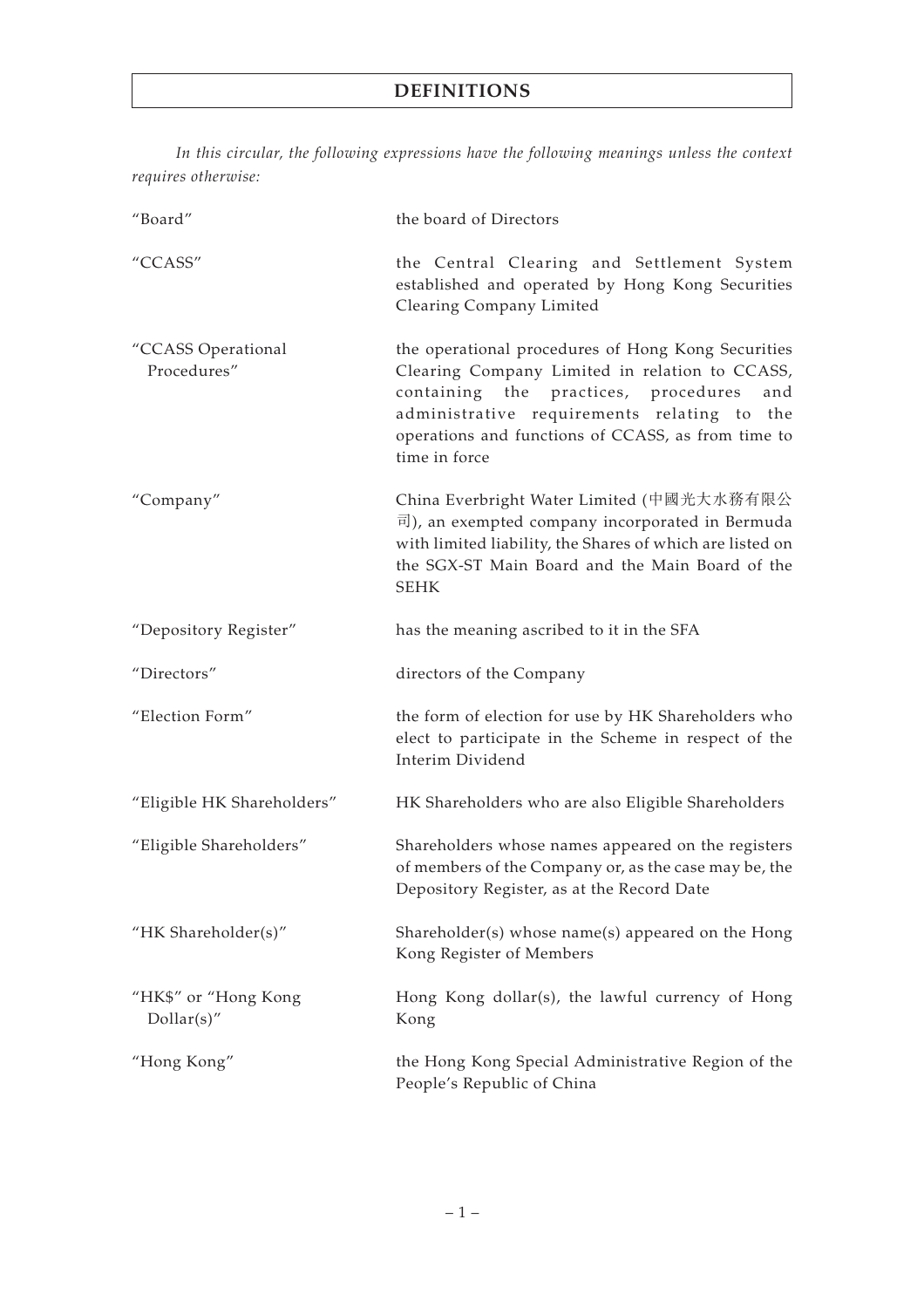# **DEFINITIONS**

| "Hong Kong Branch Share<br>Registrar"   | Boardroom Share Registrars (HK) Limited, being the<br>Hong Kong branch share registrar of the Company                                                                                                                                                       |
|-----------------------------------------|-------------------------------------------------------------------------------------------------------------------------------------------------------------------------------------------------------------------------------------------------------------|
| "Hong Kong Register of<br>Members"      | the branch share register of members of the Company<br>in Hong Kong maintained by the Hong Kong Branch<br>Share Registrar                                                                                                                                   |
| "Interim Dividend"                      | the interim one-tier tax exempt dividend of<br>0.65 Singapore cents (equivalent to HK3.74 cents) per<br>Share for the financial year ending 31 December 2019<br>with a scrip alternative payable on Friday, 18 October<br>2019 to the Eligible Shareholders |
| "Listing Rules"                         | the Rules Governing the Listing of Securities on SEHK                                                                                                                                                                                                       |
| "New Share $(s)$ "                      | new Share(s) credited as fully paid to be issued under<br>the Scheme                                                                                                                                                                                        |
| "Overseas Shareholder(s)"               | HK Shareholder(s) whose name(s) appeared on the<br>Hong Kong Register of Members as at the Record Date<br>and whose address(es) as shown on such register<br>was/were outside Hong Kong                                                                     |
| "Record Date"                           | Tuesday, 3 September 2019, being the date for<br>determining the entitlements to the Interim Dividend                                                                                                                                                       |
| "Scheme"                                | the scrip dividend scheme adopted by the Company<br>following approval by the Shareholders at the special<br>general meeting of the Company on 28 October 2005,<br>which is applicable to the Interim Dividend                                              |
| "SEHK"                                  | The Stock Exchange of Hong Kong Limited                                                                                                                                                                                                                     |
| $^{\prime\prime}$ SFA $^{\prime\prime}$ | Securities and Futures Act, Chapter 289 of Singapore                                                                                                                                                                                                        |
| "SGX-ST"                                | Singapore Exchange Securities Trading Limited                                                                                                                                                                                                               |
| "Share $(s)$ "                          | the ordinary share(s) of the Company                                                                                                                                                                                                                        |
| "Shareholders"                          | persons whose names appeared in the registers of<br>members of the Company or, as the case may be, the<br>Depository Register as holders of fully-paid Shares                                                                                               |
| "Singapore"                             | the Republic of Singapore                                                                                                                                                                                                                                   |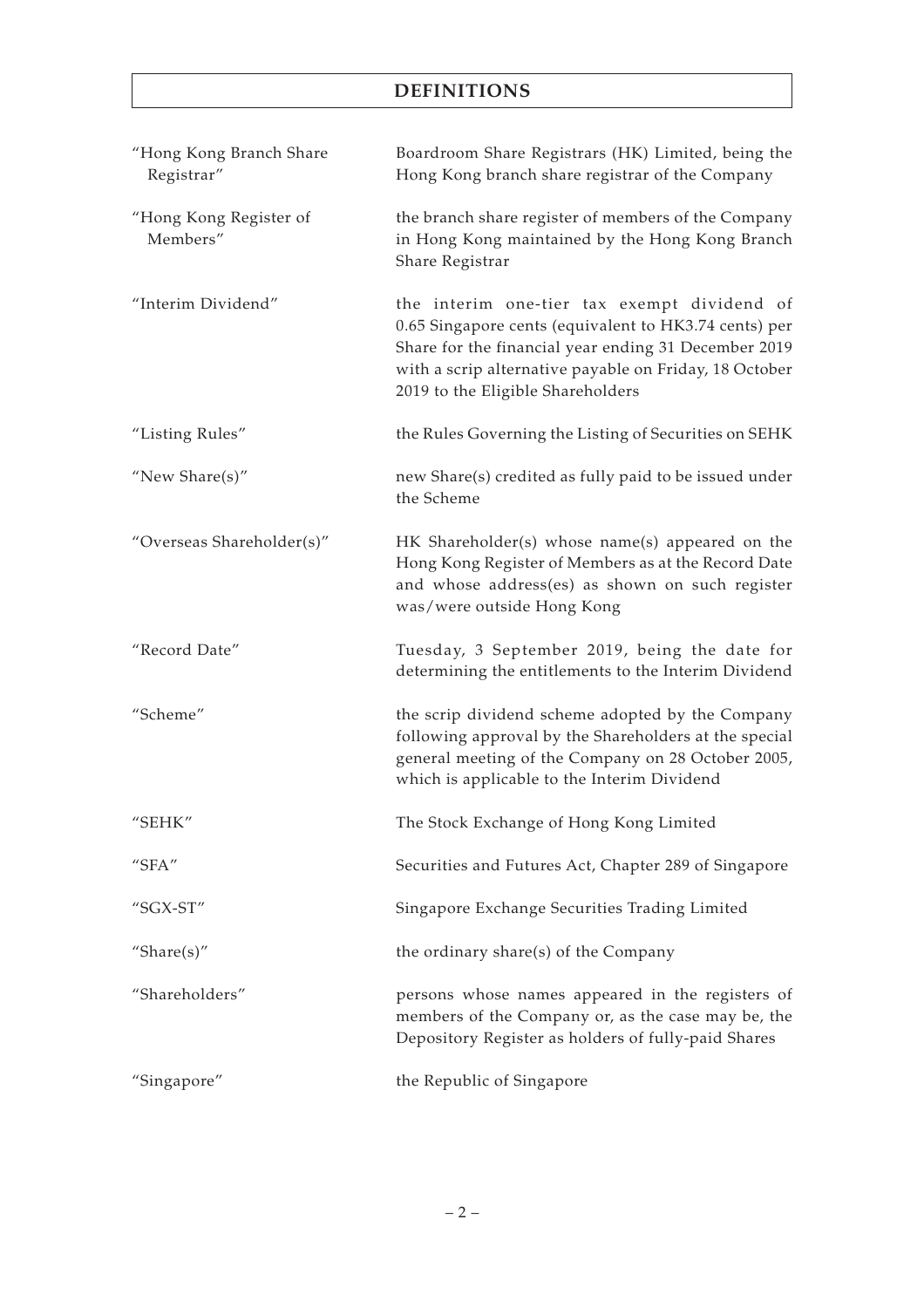# **DEFINITIONS**

"S\$" or "Singapore dollar(s)" Singapore dollar(s), the lawful currency of Singapore

"%" per cent

*Should there be any discrepancy between the English and Chinese versions of this circular, the English version shall prevail.*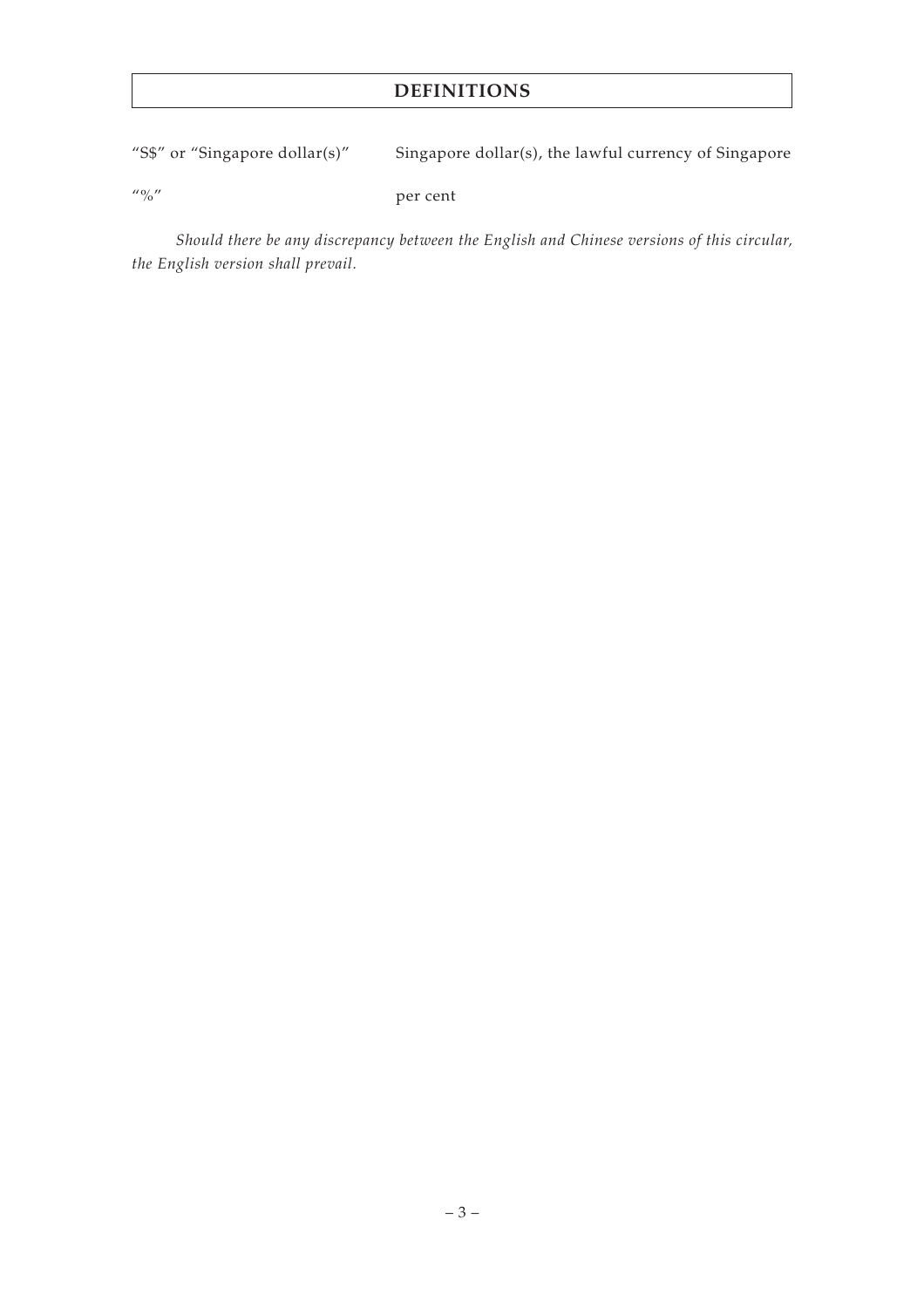

# **CHINA EVERBRIGHT WATER LIMITED 中國光大水務有限公司**

*(Incorporated in Bermuda with limited liability)* (Hong Kong Stock Code: 1857) (Singapore Stock Code: U9E)

*Non-Executive Director:* Mr. Wang Tianyi *(Chairman)*

*Executive Directors:* Mr. An Xuesong *(Chief Executive Officer)* Mr. Luo Junling

*Independent Non-Executive Directors:* Mr. Zhai Haitao Mr. Lim Yu Neng Paul Ms. Cheng Fong Yee Ms. Hao Gang

*Registered Office:* Clarendon House 2 Church Street Hamilton HM11 Bermuda

*Principal Place of Business in Hong Kong:* Room 3601, 36/F Far East Finance Centre 16 Harcourt Road Hong Kong

13 September 2019

*To the HK Shareholders*

Dear Sir/Madam,

# **SCRIP DIVIDEND SCHEME IN RELATION TO THE INTERIM DIVIDEND FOR THE FINANCIAL YEAR ENDING 31 DECEMBER 2019**

#### **INTRODUCTION**

On 13 August 2019, the Company announced that the Board had resolved to declare the payment of the Interim Dividend to the Eligible Shareholders. Eligible HK Shareholders may elect to receive the Interim Dividend in cash, or wholly in the form of New Shares in lieu of cash, or partly in cash and partly in the form of New Shares under the Scheme.

The purpose of this circular is to set out the procedures and conditions which apply in relation to the Scheme and the action which should be taken by Eligible HK Shareholders if they wish to participate in the Scheme.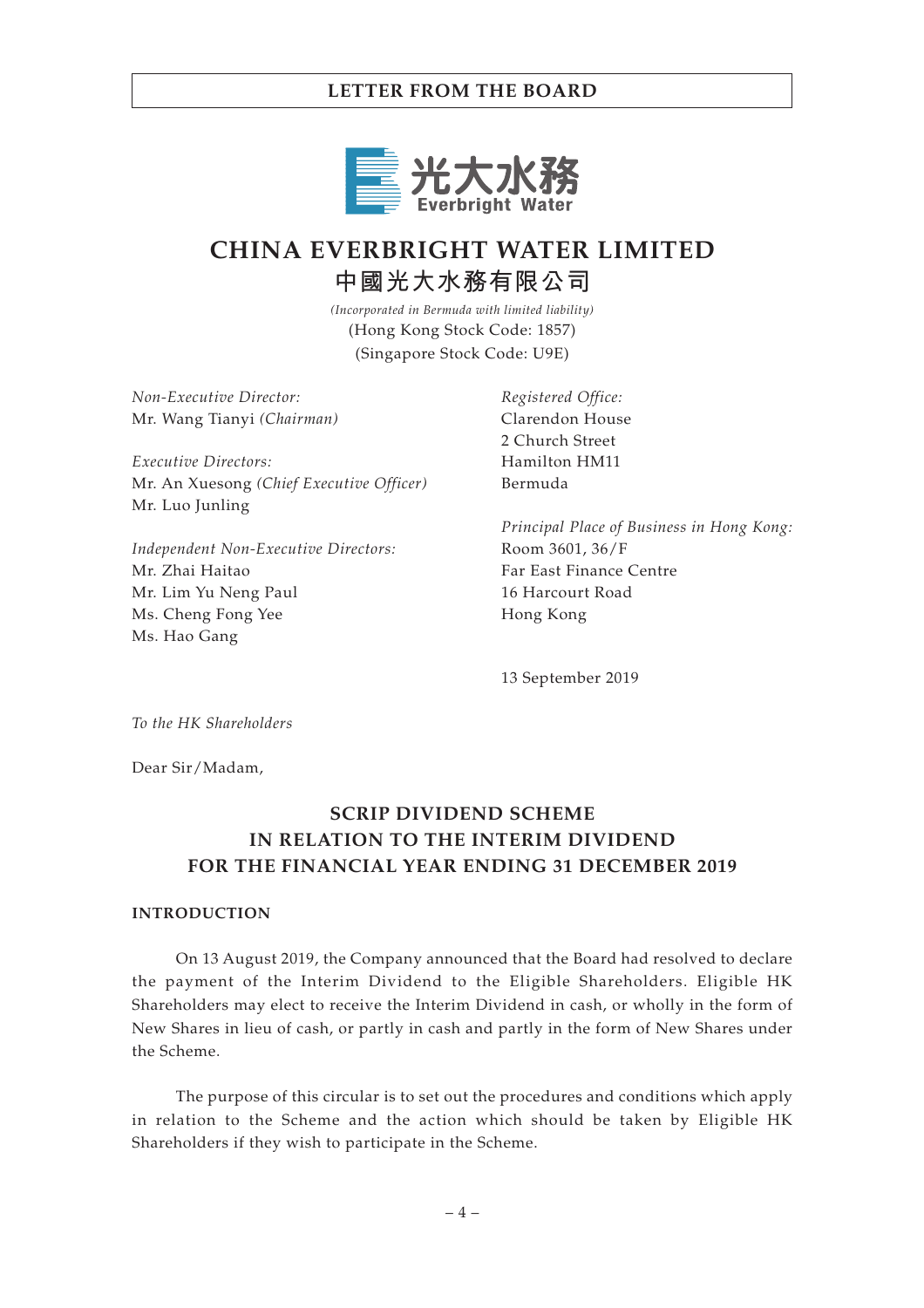#### **PARTICULARS OF THE SCHEME**

Under the Scheme, Eligible HK Shareholders may elect to receive the Interim Dividend in one of the following ways:

- (a) wholly in cash of 0.65 Singapore cents (equivalent to HK3.74 cents) per Share; or
- (b) an allotment of such number of New Shares having a market value (as calculated below) equal to, save for adjustment for fractions, the amount of Interim Dividend which Eligible HK Shareholders would otherwise be entitled to receive in cash; or
- (c) partly in cash and partly in New Shares.

For the avoidance of doubt, any prior permanent elections made by Shareholders whose Shares are transferred from the Company's register of members in Singapore to the Hong Kong Register of Members or vice versa will be deemed cancelled and will not be effective in respect of the Interim Dividend and all future dividends, where a scrip alternative is available.

#### **BASIS OF ALLOTMENT OF THE NEW SHARES**

For the purpose of calculating the number of New Shares to be allotted to the Eligible HK Shareholders pursuant to the Scheme, the issue price of each New Share is set as HK\$1.747 (equivalent to S\$0.310 based on the exchange rate of S\$1:HK\$5.635 as at the Record Date) (the "**Issue Price**"). The Issue Price represents the average of the last dealt prices of a Share on the SGX-ST for each of the market days during the price determination period between Monday, 2 September 2019 and Tuesday, 3 September 2019 (both dates inclusive). Accordingly, the number of New Shares which the Eligible HK Shareholders are entitled to receive in respect of the Shares registered in their names as at the Record Date is calculated as follows:

| Number of<br>New Shares to<br>$=$<br>be received | Number of Shares held     | HK3.74 cents (Interim |
|--------------------------------------------------|---------------------------|-----------------------|
|                                                  | as at the Record Date for | Dividend per Share)   |
|                                                  | which the election for    | HK\$1.747             |
|                                                  | New Shares is made        | (Issue Price)         |

Where the number of New Shares which may be issued to an Eligible HK Shareholder includes a fraction but is not less than one, the number of New Shares to be issued will be rounded down to the nearest whole number and the fraction will be disregarded. No cash will be paid on such disregarded fraction of a Share. Where less than one New Share is to be issued to an Eligible HK Shareholder, such Eligible HK Shareholder will not, regardless of whether he has elected to do so, receive any New Share, but will instead be paid his dividend in cash. The New Shares will, on issue, rank pari passu in all respects with the Shares in issue on the date of the allotment and issue of the New Shares except that they shall not be entitled to the Interim Dividend.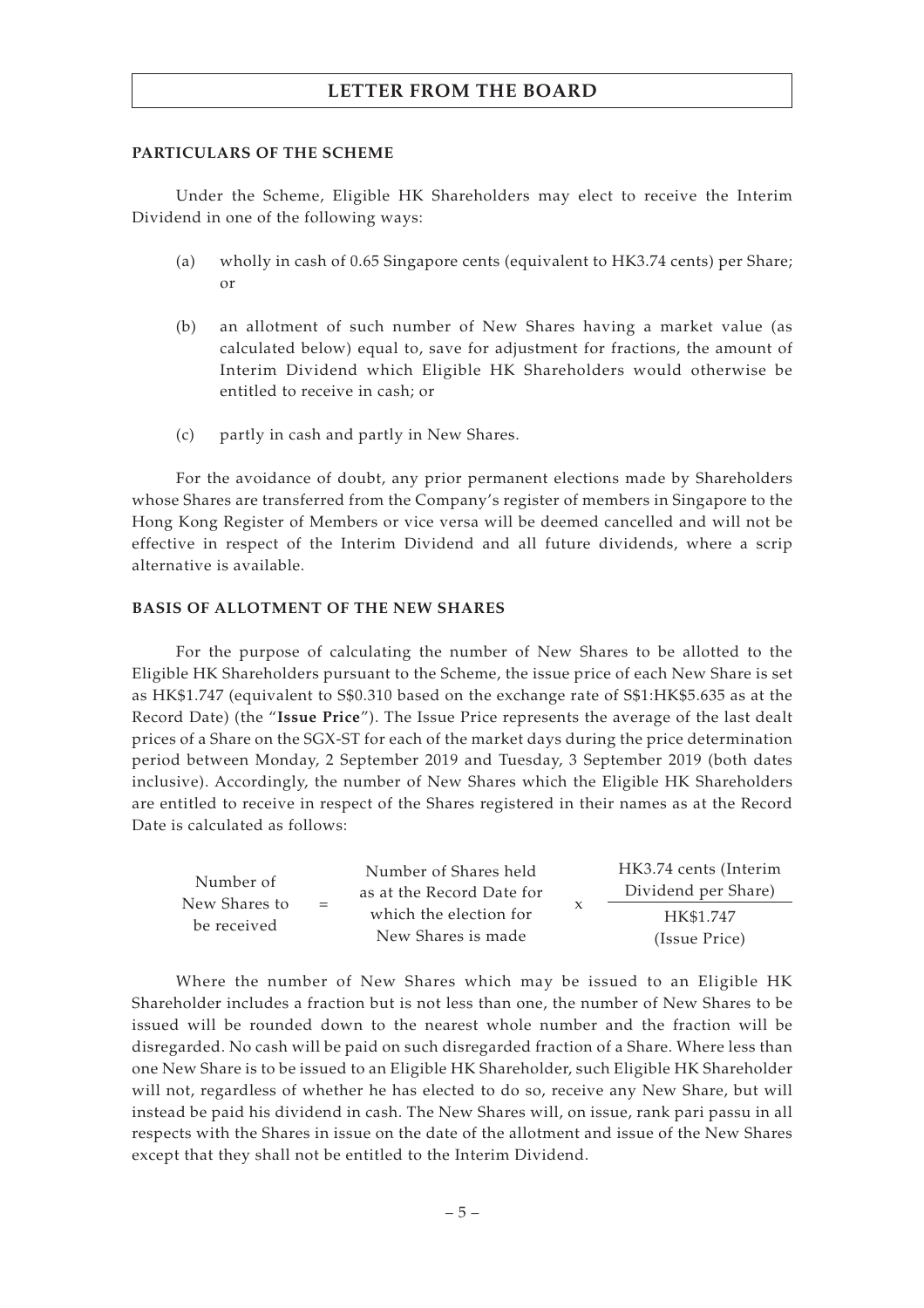#### **BOOK CLOSURE PERIOD AND LATEST DATE AND TIME OF TRANSFER**

For the purpose of determining the entitlement of HK Shareholders who qualify for the Interim Dividend, the Hong Kong Register of Members was closed from Wednesday, 4 September 2019 to Thursday, 5 September 2019, both dates inclusive. The latest time by which transfers were accepted for entitlement to the Interim Dividend was 4:30 p.m. on Tuesday, 3 September 2019, being the Record Date.

#### **ADVANTAGES OF THE SCHEME**

As Eligible Shareholders will be given the choice of receiving the payment of the Interim Dividend in cash and/or in New Shares, Eligible Shareholders will thus have greater flexibility in meeting their investment objectives. In addition, it will also enable Eligible Shareholders to participate in the share capital of the Company without incurring brokerage fees, stamp duty and other related costs.

The Company will also benefit from the participation by Eligible Shareholders in the Scheme as, to the extent that Eligible Shareholders elect to receive the Interim Dividend in the form of New Shares, the cash which would otherwise be payable in respect of the Interim Dividend may be retained in the Company to fund the growth of the Company, if required. The issue of New Shares in lieu of cash under the Scheme will also enlarge the Company's share capital base and the retention of cash will strengthen its working capital position.

#### **EFFECT OF THE SCHEME**

If all Eligible Shareholders elect to receive all of their entitlements to the Interim Dividend in the form of New Shares in lieu of cash, based on the Issue Price, the maximum number of New Shares to be issued under the Scheme will be 60,040,797 Shares, representing approximately 2.13% of the total number of issued Shares of the Company as at the Record Date and approximately 2.09% of the total number of issued Shares of the Company as enlarged by the issue of such New Shares.

HK Shareholders should note that the New Shares issued under the Scheme may give rise to disclosure requirements under Part XV of the Securities and Futures Ordinance (Chapter 571 of the Laws of Hong Kong). **HK Shareholders who are in any doubt as to how these provisions may affect them are recommended to seek their own professional advice. HK Shareholders who are in any doubt as to their taxation position are also recommended to seek their own professional advice.**

#### **ELECTION FORM**

An Election Form is enclosed with this circular for use by Eligible HK Shareholders who wish to receive the Interim Dividend wholly in New Shares, or partly in cash and partly in the form of New Shares in lieu of cash, or to make a permanent election to receive New Shares in whole in lieu of any future dividend to be payable in cash where a scrip alternative is available. Please read carefully the instructions below and the instructions printed on the Election Form.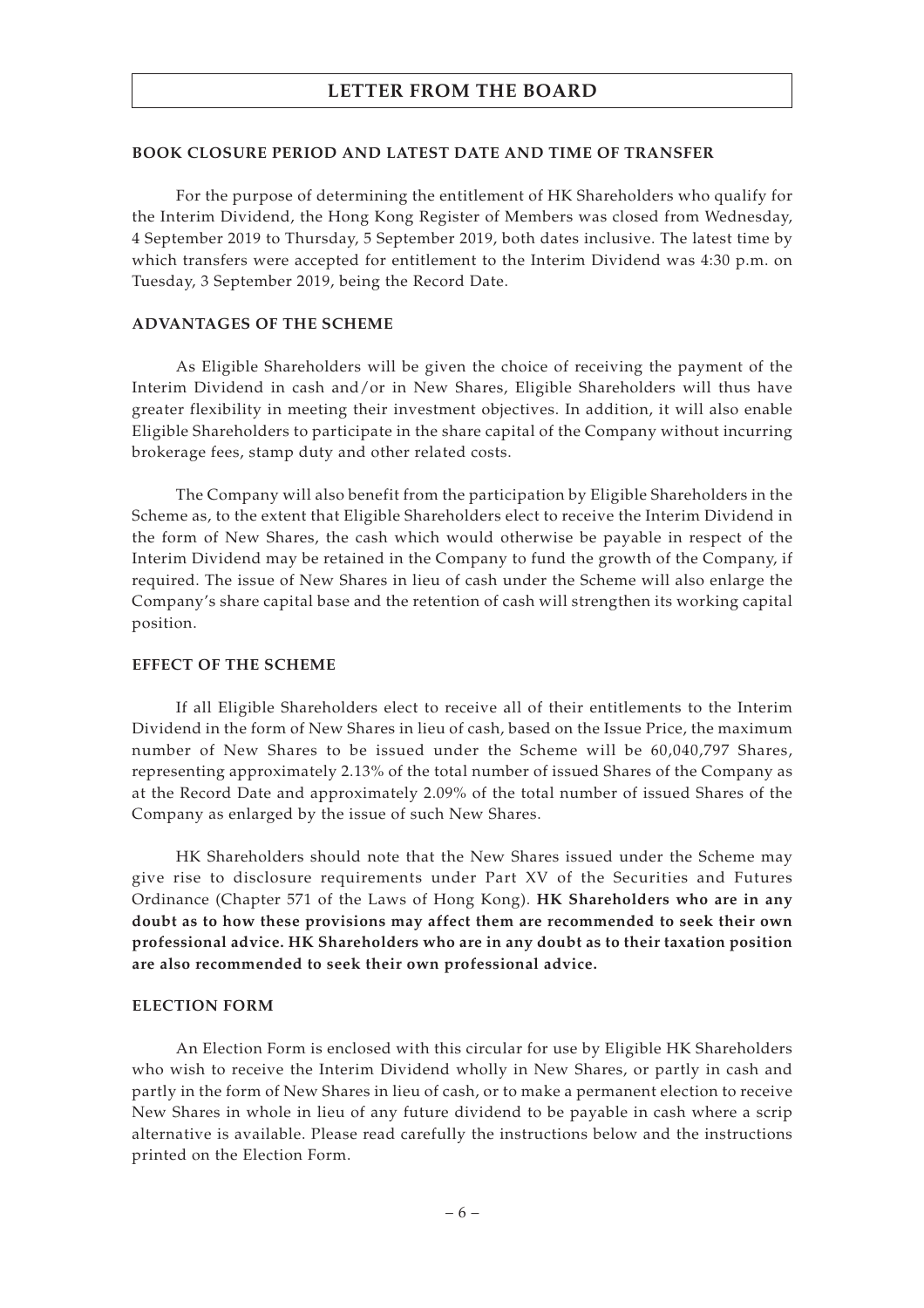**If you elect to receive your Interim Dividend wholly in cash**, you DO NOT need to take any action and DO NOT need to return the Election Form. Eligible HK Shareholders who do not make an election to receive their Interim Dividend in New Shares will receive their Interim Dividend in cash.

**If you elect to participate in the Scheme in respect of the Interim Dividend**, please SIGN, DATE and RETURN the Election Form.

If you are a non-registered Shareholder, i.e., your Shares are held through an intermediary (for example, a bank, a custodian or a securities broker) or registered in the name of your nominee, you will not receive the Election Form. If you wish to receive New Shares instead of cash, in whole or in part, in respect of the Interim Dividend, please contact your intermediary or nominee directly.

If you have signed the Election Form but do not specify the number of Shares in respect of which you wish to receive New Shares, or if you elect to receive New Shares in respect of a greater number of Shares than your registered holding as at the Record Date, you will be deemed to have exercised your election to receive only New Shares in respect of all the Shares registered in your name as at the Record Date. Therefore, you will receive only New Shares for the Interim Dividend.

The enclosed Election Form should be completed in accordance with the instructions printed thereon and you should return the same to the Hong Kong Branch Share Registrar, Boardroom Share Registrars (HK) Limited, at 2103B, 21/F., 148 Electric Road, North Point, Hong Kong, **by 4:30 p.m. on Thursday, 3 October 2019**. The deadline for submission of Election Forms will be adjusted if there is a tropical cyclone warning signal number 8 or above, or a "black" rainstorm warning:

- (a) in force in Hong Kong at any local time before 12:00 p.m. and no longer in force after 12:00 p.m. on Thursday, 3 October 2019. Instead the deadline for the submission of the Election Form will be 5:00 p.m. on the same business day; or
- (b) in force in Hong Kong at any local time between 12:00 p.m. and 4:30 p.m. on Thursday, 3 October 2019. Instead the deadline for the submission of the Election Form will be rescheduled to 4:00 p.m. on the next business day which does not have either of those warnings in force at any time between 9:00 a.m. and 4:00 p.m.

**Failure to complete and return the Election Form in accordance with the instructions printed thereon will result in the relevant Eligible HK Shareholder's Interim Dividend being paid wholly in the form of cash. Election in respect of the Interim Dividend shall not be in any way withdrawn, revoked, superseded, or altered after the relevant Election Form is signed and lodged with the Hong Kong Branch Share Registrar. No acknowledgement of receipt of the Election Form will be issued.**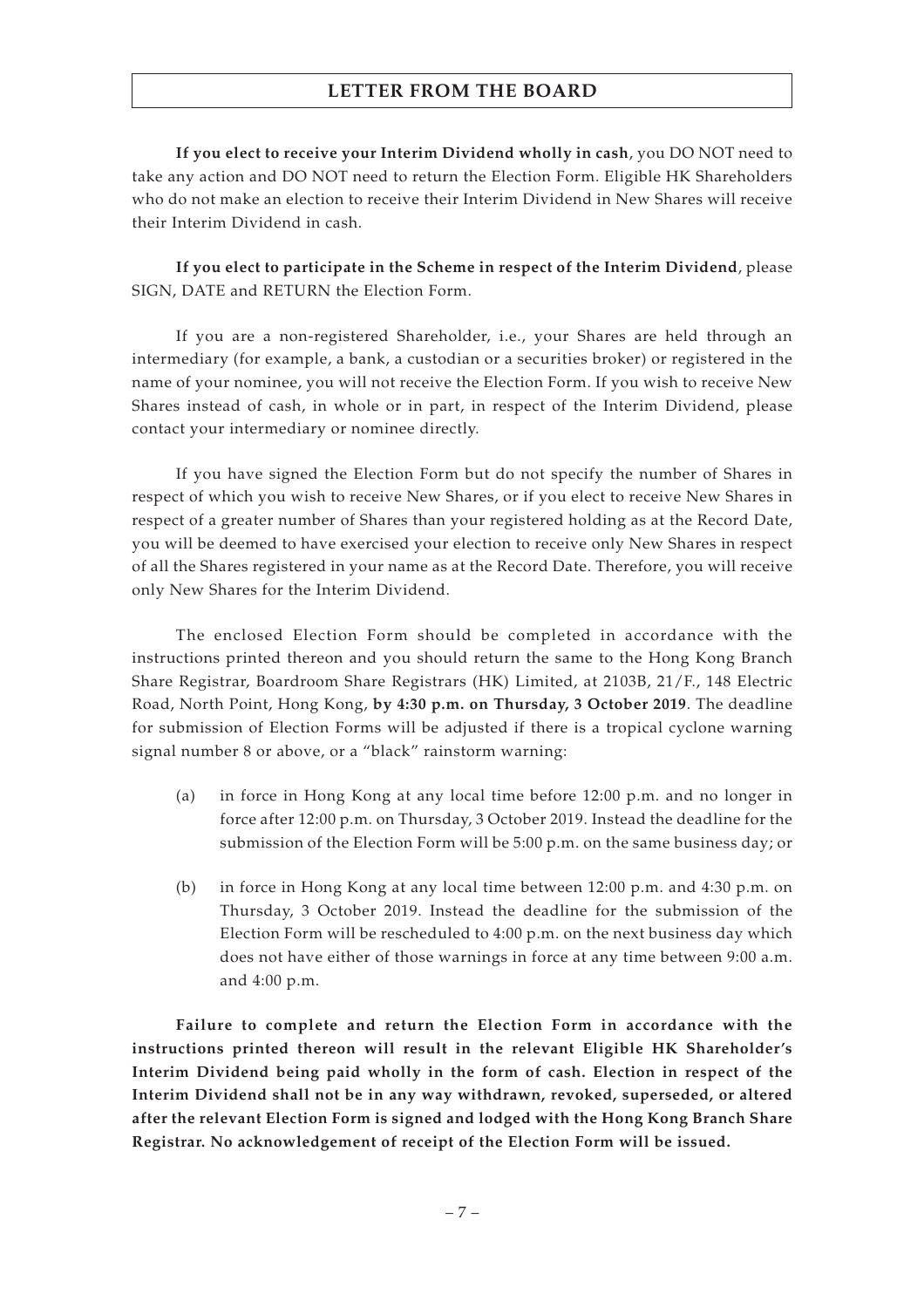#### **OVERSEAS SHAREHOLDERS**

The Scheme is made in compliance with the laws of Hong Kong and with all other relevant codes, rules and other requirements that apply to the Scheme in Hong Kong. All Overseas Shareholders should consult their professional advisers as to whether or not they are permitted to participate in the Scheme or whether any government or other consent is required or other formalities need to be observed. No HK Shareholder receiving a copy of this circular and/or an Election Form in any territory outside Hong Kong may treat the same as an invitation to elect for New Shares unless in the relevant territory such invitation could lawfully be made to him/her/it without the Company having to comply with any registration or other legal requirements, governmental or regulatory procedures or any other similar formalities. It is the responsibility of any Overseas Shareholder who wishes to receive New Shares under the Scheme to comply with the laws of the relevant jurisdictions including procedures or any other similar formalities. Persons who receive New Shares in lieu of cash dividend must also comply with any restrictions on the resale of Shares which may apply outside Hong Kong.

Based on the Hong Kong Register of Members as at 4:30 pm on Tuesday, 3 September 2019, there was one Overseas Shareholder whose address was in the British Virgin Islands. In compliance with Rule 13.36(2) of the Listing Rules, the Company has made enquiries on legal restrictions and regulatory requirements formalities in relation to the Scheme to the Overseas Shareholder in the British Virgin Islands.

The Company has been advised by its legal advisers on the laws of the British Virgin Islands. Having considered their advice, the Company is satisfied that there is no legal restriction under the applicable legislation of the British Virgin Islands or requirement of any relevant regulatory body in the British Virgin Islands with respect to the offer of the New Shares to the Overseas Shareholder with a registered address in the British Virgin Islands as at the Record Date. Accordingly, the Scheme is extended to the Overseas Shareholder with registered address in the British Virgin Islands. Therefore, all HK Shareholders, including the Overseas Shareholder are eligible to participate in the Scheme.

**For the avoidance of doubt, the New Shares are not offered to the public (other than the Eligible Shareholders) and the rights of the Eligible Shareholders to elect and receive New Shares are non-transferable.**

**Notwithstanding the legal advice taken by the Company, it is the responsibility of anyone wishing to participate in the Scheme to satisfy themselves as to full observance of the laws of any relevant territory, including obtaining any governmental or other consents which may be required. Shareholders who are in doubt as to their position should consult their own professional advisers.**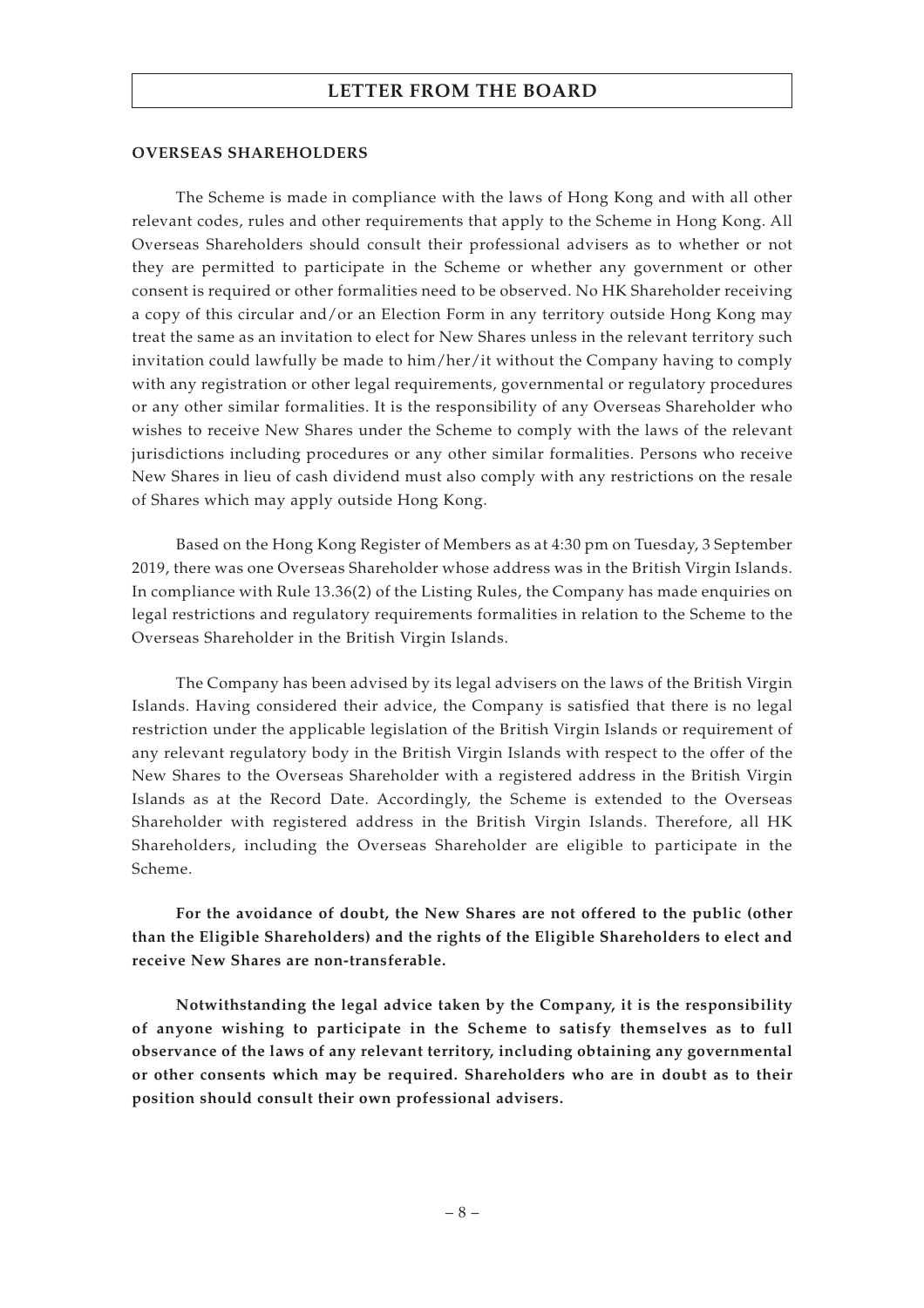#### **CONDITION OF THE SCHEME**

The Scheme is conditional upon the approval of the SEHK and the SGX-ST for the listing of, and permission to deal in, the New Shares on the SEHK and the SGX-ST.

In the event that the above condition is not satisfied, the Scheme will not become effective and the Election Forms will be void, and the Interim Dividend will then be paid wholly in cash.

#### **LISTING AND DEALINGS AND DESPATCH OF SHARE CERTIFICATES**

Applications will be made to the SEHK and the SGX-ST respectively, for the grant of listing of, and permission to deal in, the New Shares. It is expected that share certificates with respect to the New Shares, and cheques for cash entitlements, will be despatched to Eligible Shareholders at the risk of those entitled thereto on Friday, 18 October 2019. The first day of dealings in the New Shares on the SEHK and the SGX-ST are expected to be on Friday, 18 October 2019.

The Shares are listed on and dealt in the SEHK and the SGX-ST. No Shares of the Company are listed or dealt in on any other stock exchange nor is listing or permission to deal in on any other stock exchange being or proposed to be sought.

#### **CENTRAL CLEARING AND SETTLEMENT SYSTEM**

For the HK Shareholders, subject to the granting of the listing of, and permission to deal in, the New Shares to be issued under the Scheme on the SEHK, such New Shares to be issued by the Company will be admitted as eligible securities by Hong Kong Securities Clearing Company Limited for deposit, clearance and settlement in CCASS with effect from the commencement date of dealings in the New Shares on the SEHK or such other date as determined by Hong Kong Securities Clearing Company Limited. Settlement of transactions between participants of the SEHK is required to take place in CCASS on the second business day thereafter. All activities under CCASS are subject to the General Rules of CCASS and CCASS Operational Procedures in effect from time to time. HK Shareholders should seek the advice of their stockbroker or other professional adviser for details of these settlement arrangements and how such arrangements will affect their rights and interests.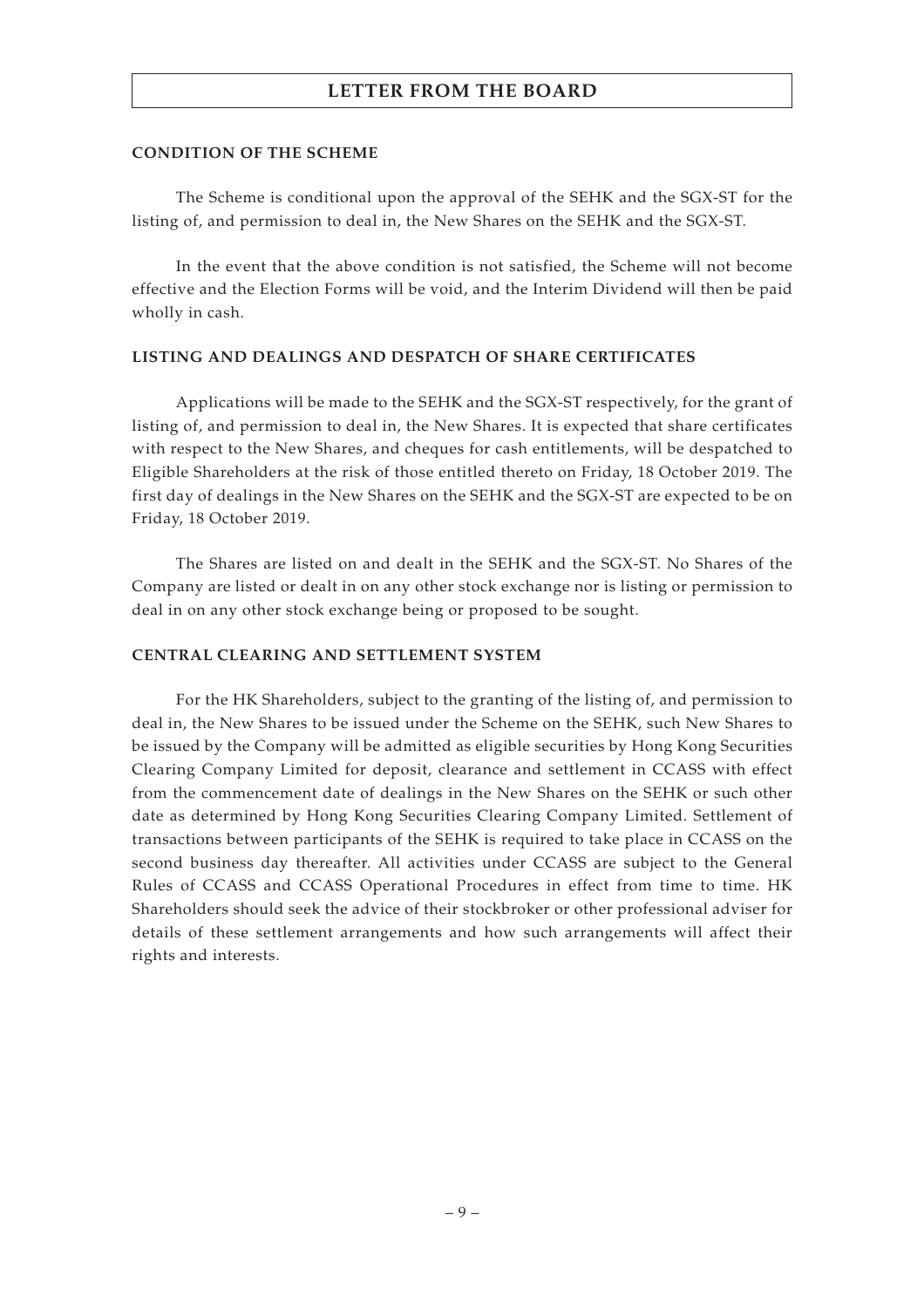#### **ARRANGEMENT OF ODD LOT TRADING**

New Shares issued to the Eligible HK Shareholders pursuant to an election to all of their Interim Dividend in New Shares may be allocated in odd lots (of less than a board lot of 1,000 Shares). In order to facilitate the trading of odd lots (if any) of the New Shares, the Company has appointed Kingston Securities Limited as the matching agent (the "**Matching Agent**") to provide matching service, on a best effort basis, to the Eligible HK Shareholders who wish to acquire odd lots of the New Shares to make up a full board lot, or to dispose of their holding of odd lots of the New Shares. Holders of the New Shares in odd lots who wish to take advantage of this matching facility either to dispose of their odd lots of New Shares or to top up to board lots of 1,000 Shares, may contact Mr. James Lee of Kingston Securities Limited at 72/F, The Center, 99 Queen's Road Central, Central, Hong Kong at telephone number (852) 2298 6228 during the period from 9:00 a.m. on Friday, 18 October 2019 to 4:00 p.m. on Friday, 8 November 2019. Eligible HK Shareholders should note that successful matching of the sale and purchase of odd lots of the New Shares is not guaranteed. Eligible HK Shareholders are recommended to consult their professional advisers if they are in doubt. The Matching Agent is an independent third party not connected with any of the Directors, chief executive of the Company, or substantial Shareholders or any of the Company's subsidiaries or their respective associates.

#### **GENERAL INFORMATION**

Whether or not it is to your advantage to receive cash or the New Shares, in whole or in part, depends upon your own individual circumstances and the decision in this regard and all effects resulting therefrom are the sole responsibility of each HK Shareholders. If you are in doubt as to what to do, you should consult your professional advisers.

HK Shareholders who are trustees are recommended to take professional advice as to whether the choice of New Shares is within their powers and as to its effect having regard to the terms of the relevant trust instrument.